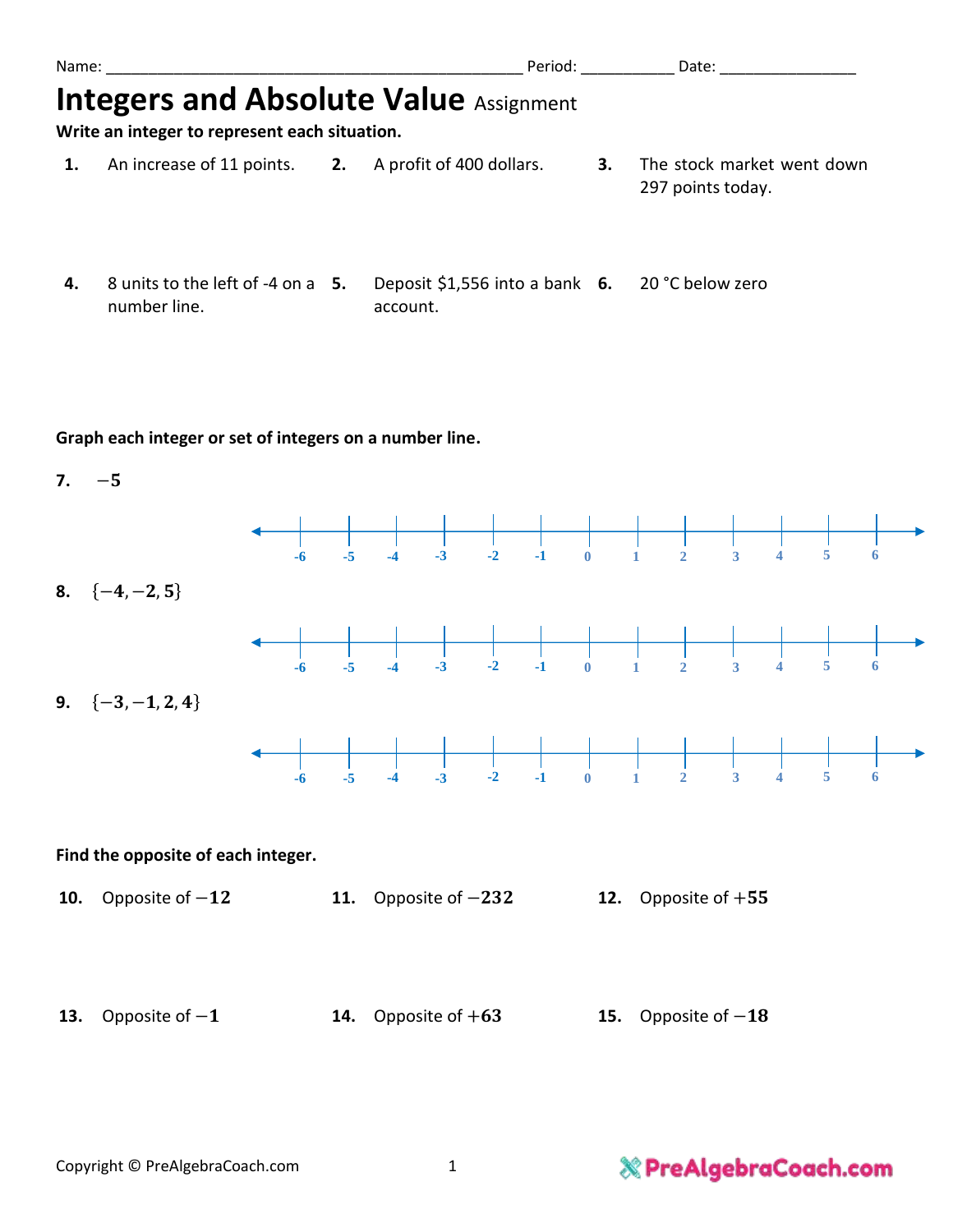|  | Name: |
|--|-------|
|  |       |

Name: \_\_\_\_\_\_\_\_\_\_\_\_\_\_\_\_\_\_\_\_\_\_\_\_\_\_\_\_\_\_\_\_\_\_\_\_\_\_\_\_\_\_\_\_\_\_\_\_\_ Period: \_\_\_\_\_\_\_\_\_\_\_ Date: \_\_\_\_\_\_\_\_\_\_\_\_\_\_\_\_

## **Integers and Absolute Value Assignment**

**Graph each integer and its opposite on a number line.**

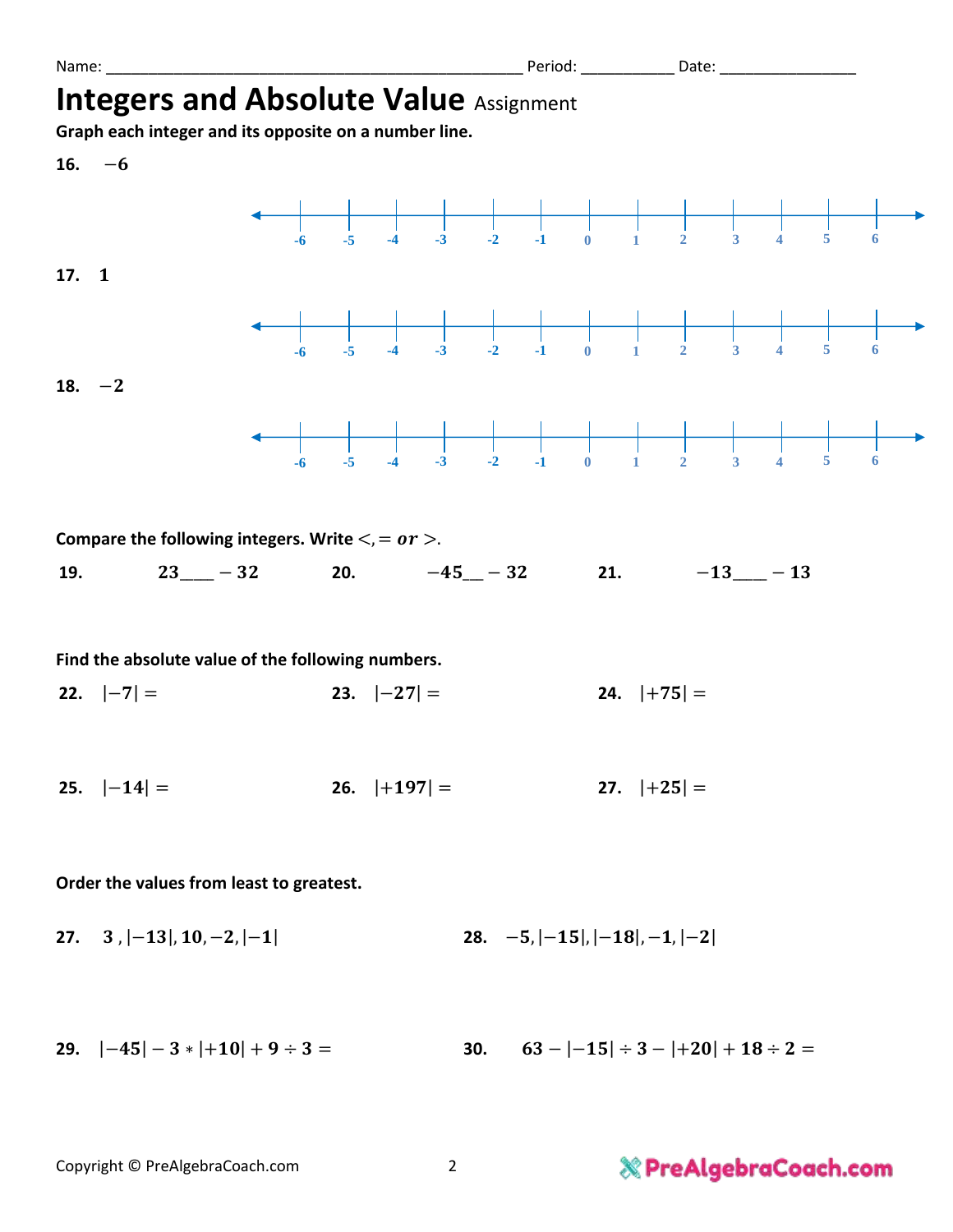| Name:                                                           |                                                       |  | Period:                                                     |    | Date:                                           |  |  |  |  |  |  |
|-----------------------------------------------------------------|-------------------------------------------------------|--|-------------------------------------------------------------|----|-------------------------------------------------|--|--|--|--|--|--|
| <b>Integers and Absolute Value Assignment</b><br><b>ANSWERS</b> |                                                       |  |                                                             |    |                                                 |  |  |  |  |  |  |
| Write an integer to represent each situation.                   |                                                       |  |                                                             |    |                                                 |  |  |  |  |  |  |
| 1.                                                              | An increase of 11 points. 2. A profit of 400 dollars. |  |                                                             | 3. | The stock market went down<br>297 points today. |  |  |  |  |  |  |
|                                                                 | $+11$                                                 |  | $+400$                                                      |    | $-\overline{297}$                               |  |  |  |  |  |  |
| 4.                                                              | 8 units to the left of -4 on a 5.<br>number line.     |  | Deposit \$1,556 into a bank 6. 20 °C below zero<br>account. |    |                                                 |  |  |  |  |  |  |
|                                                                 |                                                       |  | $+1,556$                                                    |    |                                                 |  |  |  |  |  |  |

#### **Graph each integer or set of integers on a number line.**

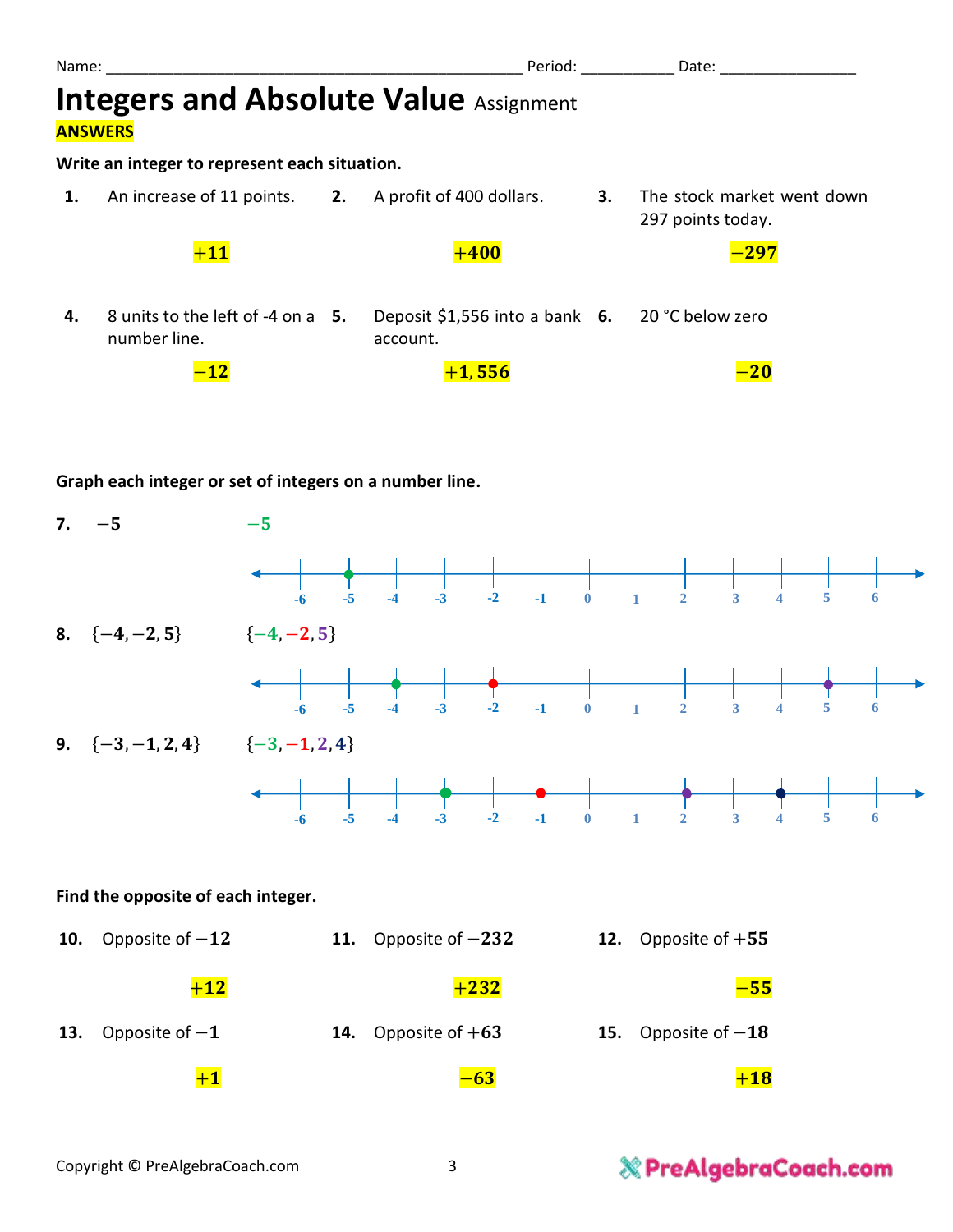Name: \_\_\_\_\_\_\_\_\_\_\_\_\_\_\_\_\_\_\_\_\_\_\_\_\_\_\_\_\_\_\_\_\_\_\_\_\_\_\_\_\_\_\_\_\_\_\_\_\_ Period: \_\_\_\_\_\_\_\_\_\_\_ Date: \_\_\_\_\_\_\_\_\_\_\_\_\_\_\_\_

## **Integers and Absolute Value Assignment**

**Graph each integer and its opposite on a number line.**